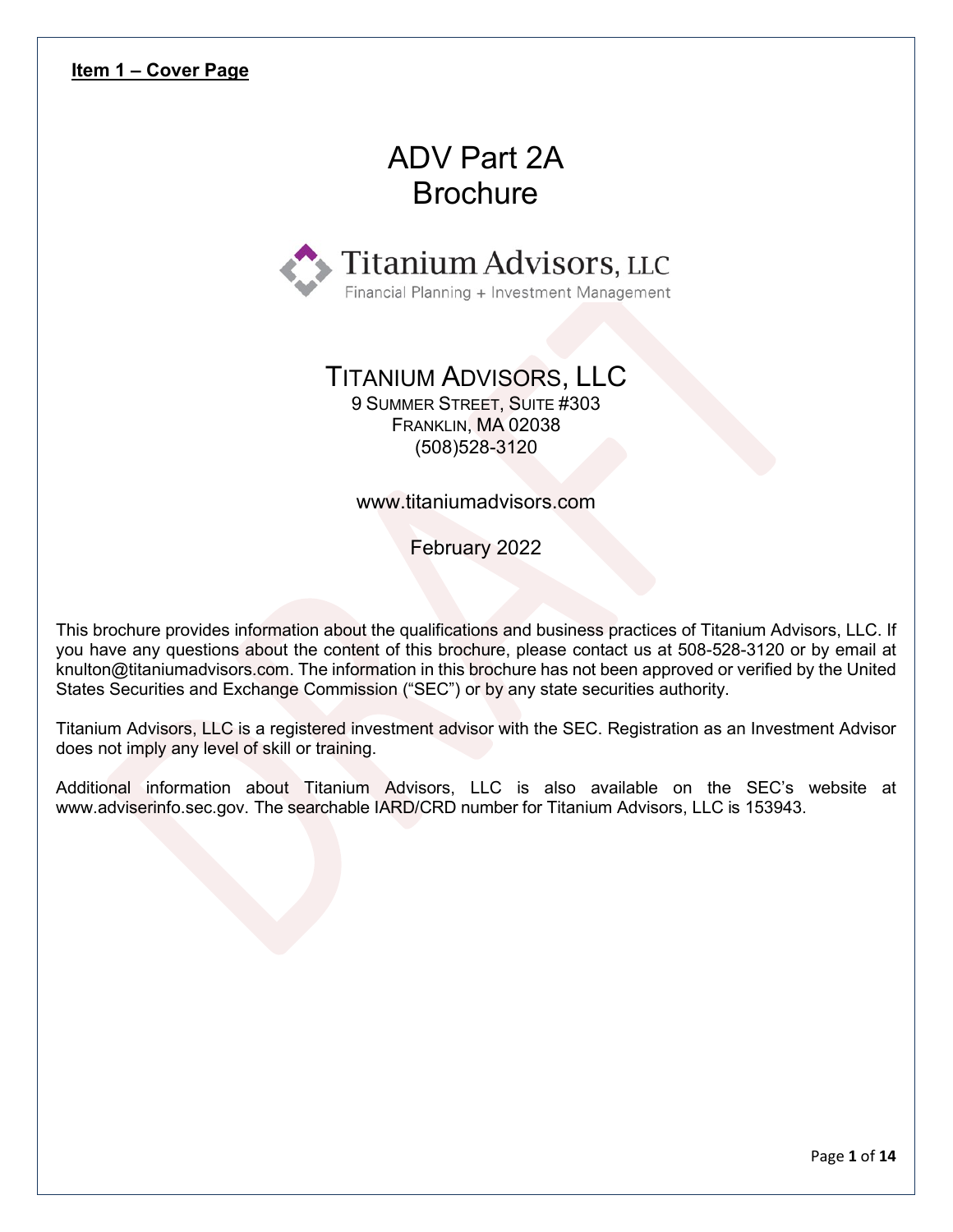## <span id="page-1-0"></span>**Item 2 – Material Changes**

This Firm Brochure provides a summary of the services of Titanium Advisors, LLC, its professionals, fees, and certain business practices and policies.

This Item is used to provide clients with a summary of material changes to our business since our last filing of the Form ADV Brochure in February 2021.

At that time of out last filing, Titanium Advisors LLC was registered with the Massachusetts Securities Division and the Vermont Securities Division. As of December 31, 2021 Titanium Advisors, LLC assets under management exceeded \$100 million. Accordingly, we have switched from state registration to registration with the Securities and Exchange Commission.

If you would like to receive a complete copy of the brochure, including the supplement, please contact us at 508-528-3120 or by email at knulton@titaniumadvisors.com.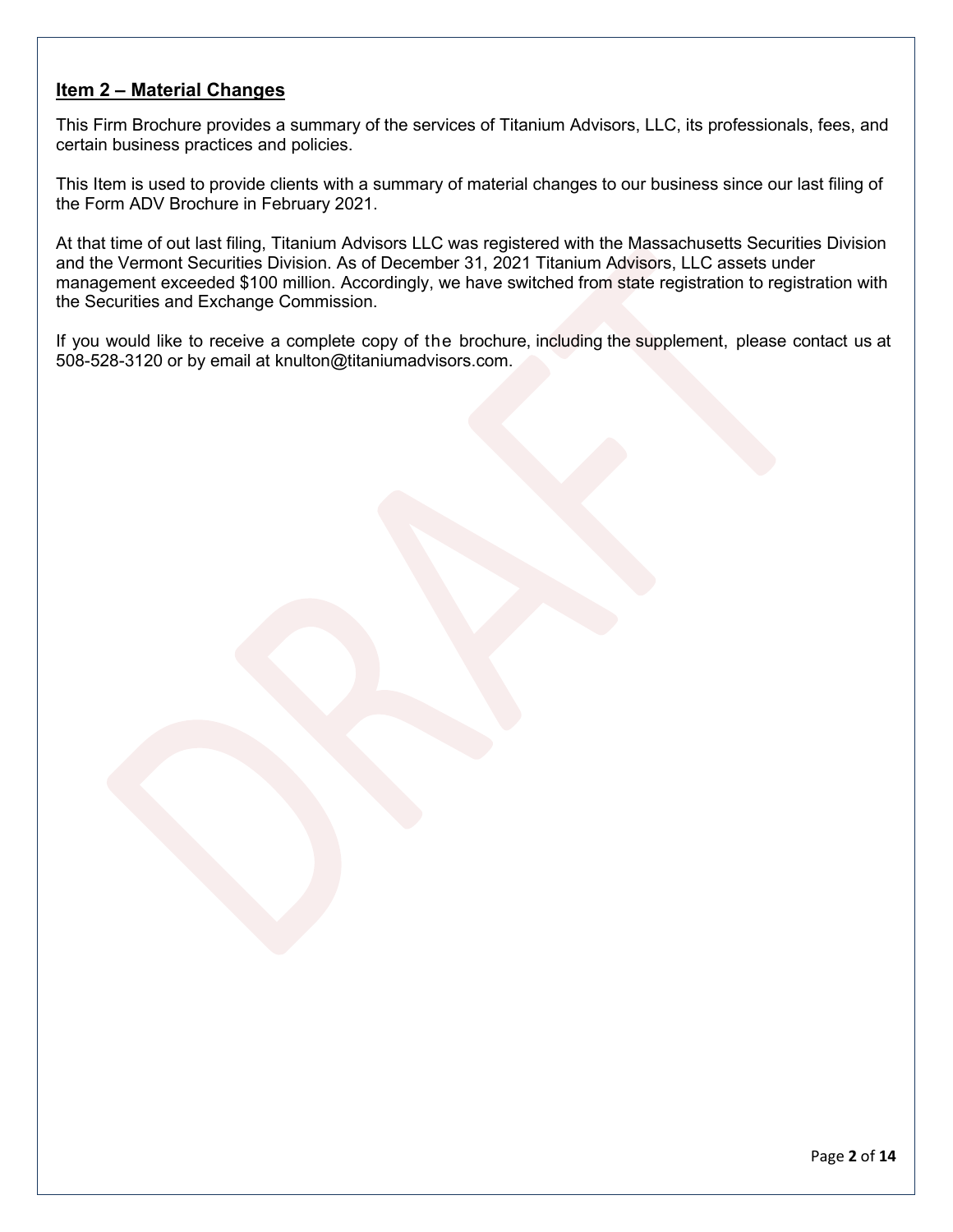## Item 3 - Table of Contents

| Item 11 - Code of Ethics, Participation or Interest in Client Transactions & Personal Trading  10 |  |
|---------------------------------------------------------------------------------------------------|--|
|                                                                                                   |  |
|                                                                                                   |  |
|                                                                                                   |  |
|                                                                                                   |  |
|                                                                                                   |  |
|                                                                                                   |  |
|                                                                                                   |  |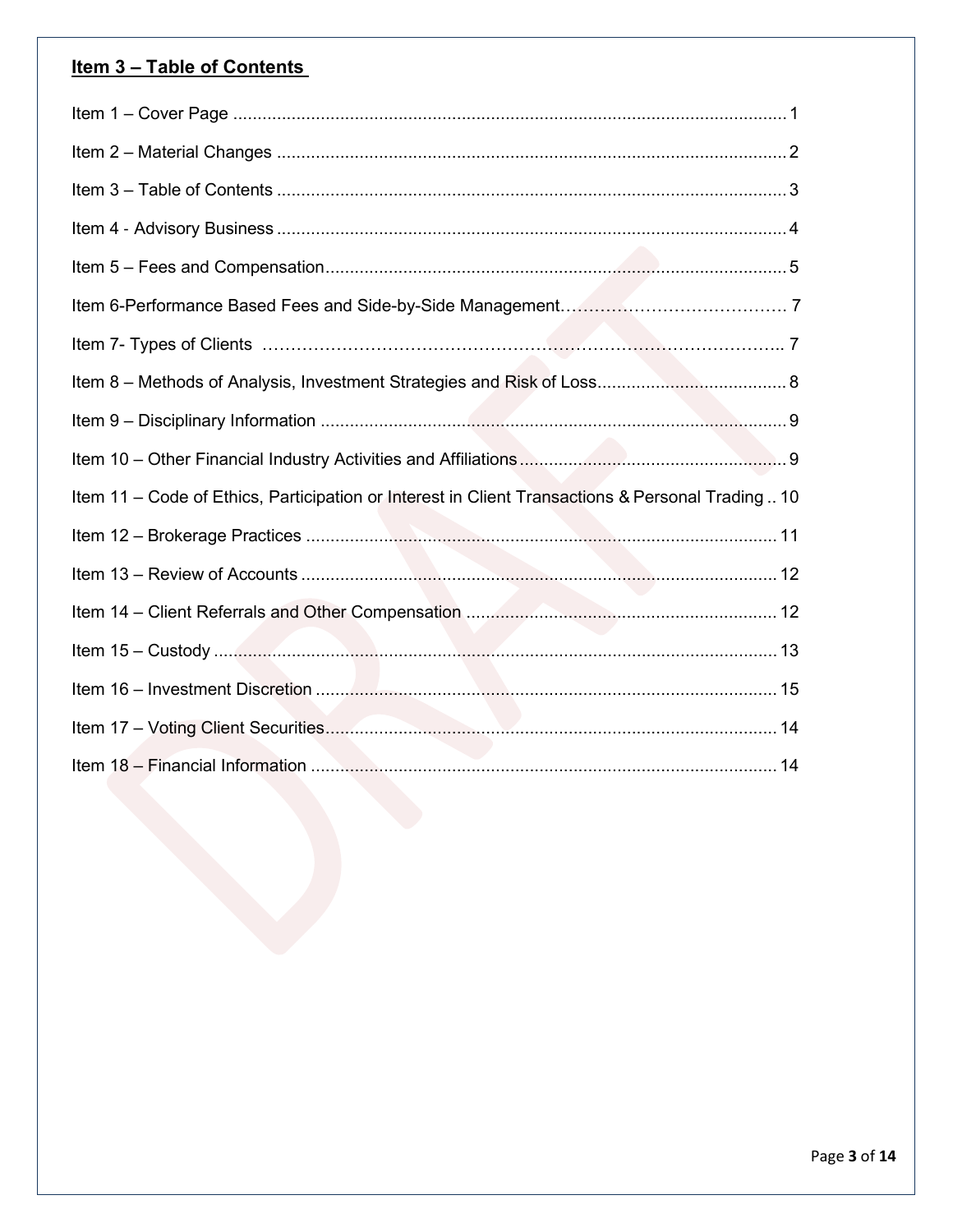## <span id="page-3-0"></span>**Item 4** ‐ **Advisory Business**

#### Firm Description and History

Titanium Advisors, LLC ("the "Advisor") is a fee-only, federally-registered investment advisor with its principal place of business located in Franklin, Massachusetts. The firm was established in 2010 as a Massachusetts limited liability company and is owned by Kevin L. Nulton, Esq., CFP®.

Mr. Nulton is the Advisor's Principal and Chief Compliance Officer. Additional information about Mr. Nulton and his background may be found in the Advisor's Form ADV2B Brochure Supplement.

#### Business Summary

The Advisor provides fee-only financial planning, consultation and portfolio management services that, depending upon each client's unique circumstances or specific request may be general in nature or focused on particular areas of interest or need.

The Advisor conducts a 30‐minute complimentary interview with new clients to determine the scope of services to be provided. Before or during the initial meeting, a current Form ADV Part 2 Brochure, Privacy Notice, and Client Relationship Summary (Form CRS) will be delivered to the client. Should the client wish to engage the Advisor for its services, the client and the Advisor will enter into a written agreement, with further discussion and analysis conducted thereafter to ascertain financial need, goals, holdings, etc., as provided by the client.

Financial advice and/or plans are based upon the client's financial situation at the time the plan is presented or advice given, as reflected in the information provided by the client. The Advisor does not verify the accuracy or comprehensiveness of the information received from the client or from the client's agents.

Advisory recommendations are tailored to the needs of the individual client.

### *Financial Planning Services*

The Advisor provides financial planning services relating to all or a part of the client's financial situation as the client may desire. Advice is offered on subjects such as cash flow management, risk management, education funding, investment planning, retirement strategies, tax and estate planning, or other specific needs as indicated by the client and as may be recommended by the Advisor. Such services typically involve providing a variety of advice or services to clients regarding the management of their financial resources, as based upon an analysis of their individual needs.

The Advisor does not provide legal, accounting or property and casualty insurance advice. With the client's consent, the Advisor may work with the client's accountants, lawyers or other service providers to assist with coordination and implementation of accepted strategies.

The Advisor typically utilizes a long-term investment perspective, unless specifically requested to the contrary by the client. If engaged for investment consultation, the Advisor may assist the client in developing a portfolio deemed appropriate to the client's investment objectives and tolerance for risk.

When a financial planning service focuses only on certain areas of client interest, the client is informed that their overall financial situation or needs may not be fully addressed due to limitations they have established. The client retains absolute discretion over all implementation decisions and is free to accept or reject any recommendation made by the Advisor. Further, it remainseach client's responsibility to promptly notify Titanium Advisors, LLC if there is a material change in their financial situation or investment objectives for the purpose of evaluating or revising the Advisor's recommendations or services.

The Advisor may be engaged either for financial planning and investment consultation services which conclude upon delivery of the requested service, or for long‐term services that include regular reviews and updates. Generally, the Advisor encourages clients to maintain a longer-term relationship. However, such continued engagement is entirely at the clients' discretion.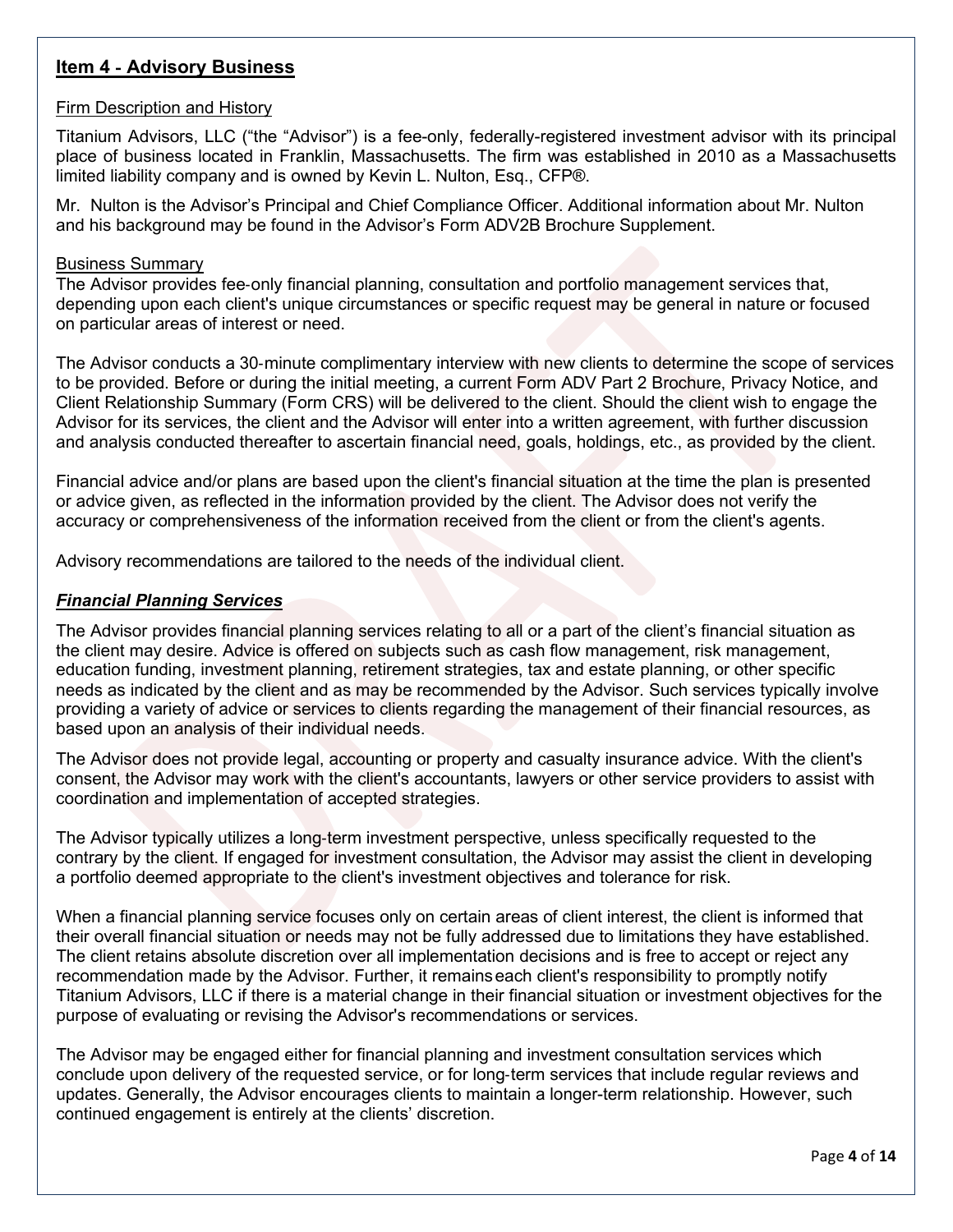## *Portfolio Management Services*

Clients may also choose to engage the Advisor to implement the investment strategies it has recommended by managing the client's investment portfolio. We generally provide these services under a discretionary investment advisory agreement. (See the discussion of investment discretion in Item 16.) Management of the portfolio will follow investment guidelines prepared by the Advisor which reflect the client's objectives, time horizon, tolerance for risk, as well as any reasonable account constraints or restrictions which the client may direct in writing. For example, you have the right to exclude certain securities or types of securities at your discretion

The Advisor employs passive investment strategies which are designed for investors who seek long‐term, tax efficient growth while controlling risk and volatility. Investments generally consist of shares of mutual funds and exchange traded finds ("ETFs"). Existing positions within a client account containing various holdings will be evaluated and maintained when deemed appropriate; these may include US Government Securities; exchange‐listed equity securities (i.e., stocks), debt instruments (i.e., bonds), certificates of deposit, investment company securities (e.g., mutual funds, variable insurance contracts, etc.), and, options. The Advisor's general investment strategy is further described in Item 8 of this Brochure.

*Held*‐*Away Accounts:* In the event that the client holds assets in an account (e.g., a §401(k) account) that does not permit the Advisor to purchase and sell securities on client's behalf (a "Held‐Away Account"), then the Advisor will monitor the account on a regular basis, incorporate the holdings into the overall investment supervisory strategy, and provide the client with specific investment recommendations for the Held‐Away Account from time to time as may be necessary to implement the client's financial plan. The client will be required to provide the Advisor with "read-only" electronic access (directly or through a third‐ party data aggregation service) to information regarding all transactions and holdings in Held‐Away Accounts.

*Qualified Plan Advisory Services:* The Advisor also offers investment advisory services to qualified retirement plans under the Employee Retirement Income Security Act of 1974 ("ERISA"). The scope of such engagements can range from a limited review and analysis of the retirement plan's investment menu to the continuous exercise of discretionary authority as an investment manager per ERISA § 3(38). In all cases, the Advisor acts as an ERISA fiduciary to the plan.

### *Investment Consultation Services*

In addition to or in lieu of continuous portfolio management services, the Advisor may also be retained to provides investment consultation on a periodic basis (e.g., quarterly or annually) as to certain client accounts.

*Wrap Fee Programs:* The Advisor does not sponsor or manage a wrap fee investment program.

*Assets Under Management:* As of December 31, 2021, there were approximately \$139,387,000 of client assets under management, all on a discretionary basis.

## **Item 5 – Fees and Compensation**

Each client must enter into a written agreement with the firm which will state all of the relevant terms, including the services to be provided and the fees to be charged. Services provided and fees payable will be detailed in the written agreement with the client. Fees are negotiable in the Advisor's sole discretion:

*Financial Planning Services:* The Advisor provides one‐time financial planning services on a fixed fee arrangement that usually costs from \$3,000 to \$5,000. The Advisor also provides ongoing financial planning services on a fixed fee basis that usually costs between \$2,500 and \$7,500 per quarter. Fixed fees vary based upon the complexity of the client's issues and the anticipated number of hours estimated to provide the requested services.

On occasion, the Advisor will provide financial planning advice as to one or more discreet issues on an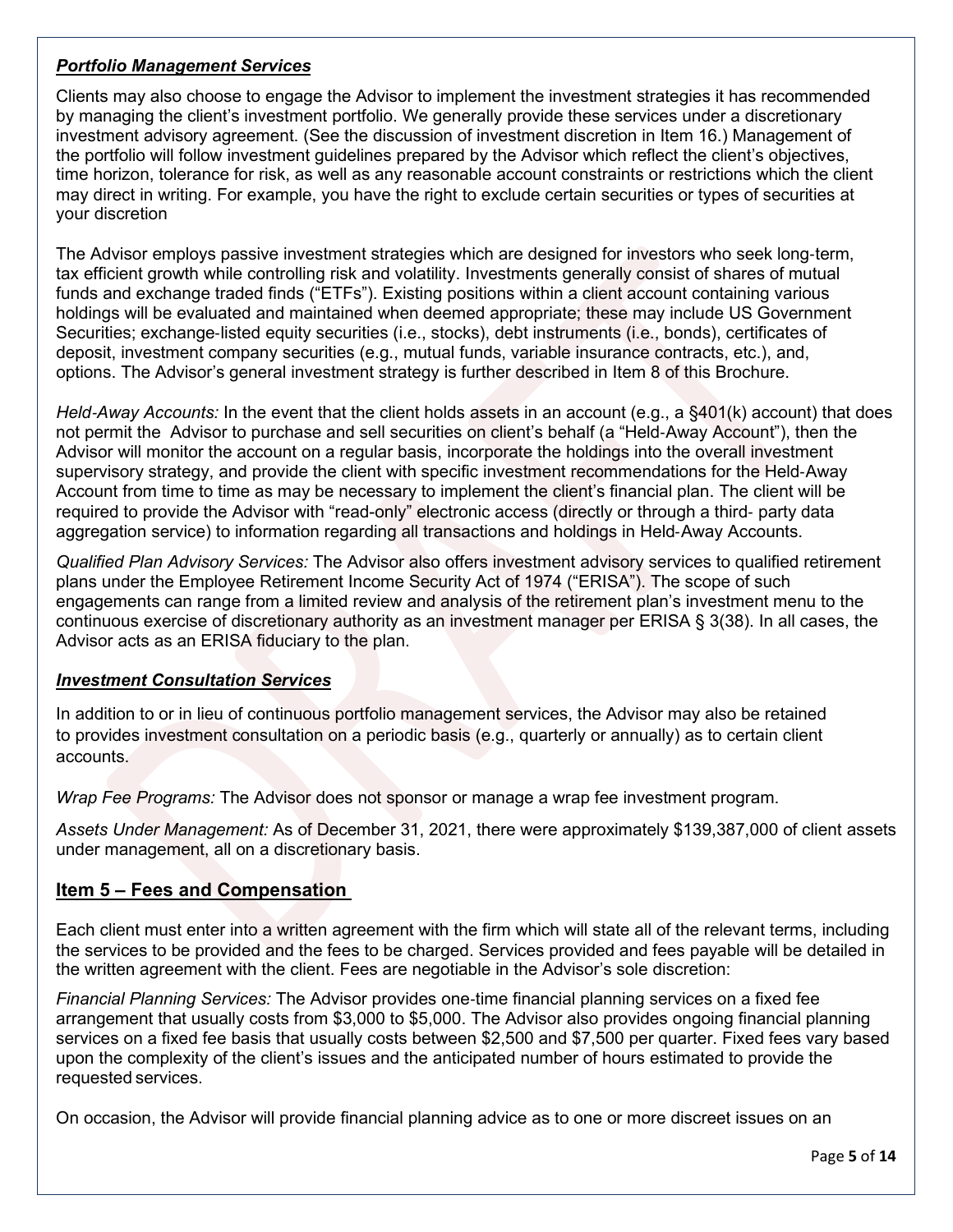hourly basis. In such cases, the fee will be assessed at a rate of \$300 per hour, billed in six‐minute increments, and a partial increment will be treated as a whole. The number of hours to complete the delivery of advice will depend upon the level and scope of services required.

Fees for one-time financial planning services are due upon delivery of the plan or advice. Fixed fees for ongoing financial planning services are due quarterly, in arrears. At the Advisor's discretion, a portion of the financial planning fee may be credited against future investment management fees. If applicable, such credit amount will be specified in the agreement.

*Qualified Plan Advisory Fees:* Our qualified plan advisory engagements typically begin with a complimentary 60‐minute meeting with the retirement plan sponsor to conduct a preliminary assessment of the investment menu available to participants and any ERISA compliance issues which may exist. We then submit a fixed fee proposal to analyze the specific issues identified and prepare recommendations. If the plan sponsor desires to engage Titanium Advisors, LLC to implement the recommendations or otherwise continue to provide ERISA investment advice, a new agreement would be executed defining the exact scope of work and compensation structure (i.e., fixed price, retainer, and/or percentage of plan assets).

*Portfolio Management Services Fees:* For portfolio management services, the Advisor charges an annual fee equal to 0.59% (59 bps) of the market value of the client's accounts under its management plus 0.40% (40 bps) of the market value of Held‐Away Accounts. The Advisor also charges an annual fee for Section 529 Plan accounts equal to 0.25% (25 bps) of the market value of such accounts. The minimum aggregate quarterly fee is \$2,500 for new clients. Portfolio management fees are payable quarterly, in arrears, based upon the average daily market value during the reporting period.

*Investment Consulting Fees:* In the limited circumstances that the Advisor provides only occasional investment consultation services to a client, the Advisor charges a fixed annual fee, the terms which are determined on a case by case basis.

Generally, the client authorizes the account's custodian to deduct the Advisor's advisory fees directly from client accounts and all such fees will be clearly noted on client statements. The Advisor will promptly send the client an invoice for the fees deducted. The notice will include the total fee assessed, covered time period, calculation formula utilized, and reference to the assets upon which the fee had been based. It is important that the client verifies the accuracy of fee calculations; the custodian will not verify the accuracy of advisory fee calculations.

For accounts where the client does not authorize the deduction of fees directly from the account, clients will be directly billed and fees will be due in full within 15 days of receipt of the Advisor's invoice.

Additional information about our fees in relation to our operations may be found in Item 12.

#### No Other Compensation

The financial planning and advisory fees paid by clients are the Advisor's sole source of compensation.

#### Other Costs Involved

In addition to the fees paid to the Advisor, clients with portfolio management accounts will incur other fees and expenses associated with their accounts. Such fees and expenses include:

- Management, custodial, trading and administrative fees and expenses paid by the mutual funds and ETFs in the portfolio. These fees and expenses are disclosed in the fund's prospectus.
- Brokerage costs, transaction and administrative fees and custodial fees charged by the client's broker or custodian. The fees are disclosed in the custodial agreements for each account.

Under no circumstances will the Advisor earn fees in excess of \$1,200 more than six months in advance of services rendered.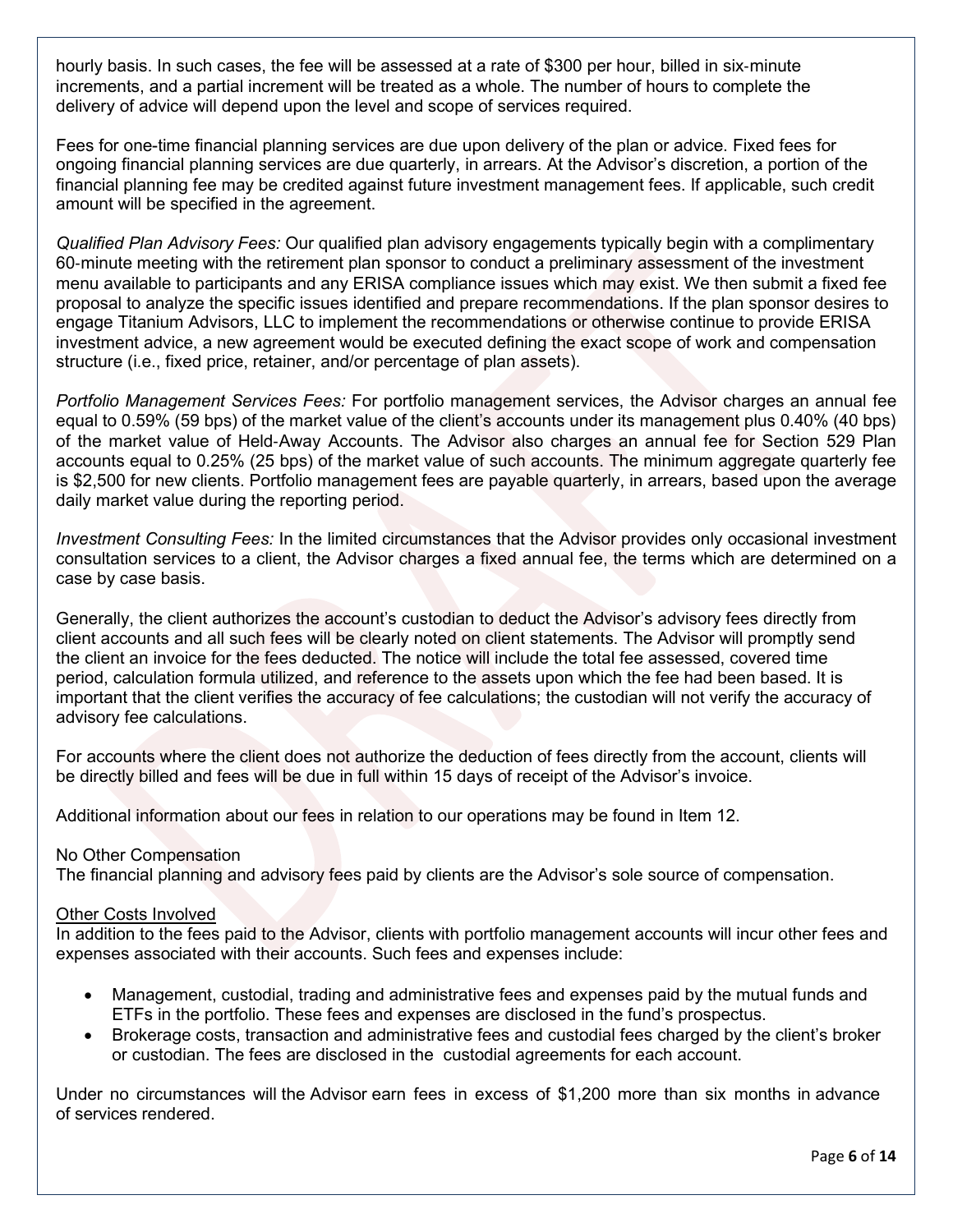### *Termination of Services*

Either party may terminate the agreement at any time by communicating the intent to terminate in writing. The Advisor will not be responsible for investment allocation, advice or transactional services (except for limited closing transactions) upon receipt of a termination notice. It will also be necessary that we inform the custodian of record that the relationship between parties has been terminated.

A new client may terminate an agreement with the Advisor within five business days after the signing of the agreement without fee or penalty. Thereafter, the fee shall be prorated through the date of termination and due upon delivery of the Advisor's invoice.

### **Item 6 – Performance**‐**Based Fees and Side**‐**By**‐**Side Management**

Performance-based fees are fees based on a share of capital gains on or capital appreciation of the assets of a client. The Advisor does not charge performance-based fees.

## **Item 7 – Types of Clients**

The Advisor's services are available to individuals (including high net worth individuals), pension and profit‐ sharing plans, foundations, charitable organizations, and business entities. The Advisor does not impose a minimum account size for its investment supervisory services, but it may charge a minimum quarterly fee as noted in Item 5.

Financial planning engagements, where an hourly or fixed fee is paid, do not require minimum dollar value of assets or other conditions.

## <span id="page-6-0"></span>**Item 8 – Methods of Analysis, Investment Strategies and Risk of Loss**

### *Methods of Analysis*

When the Advisor is engaged to provide portfolio management or investment consultation services, the client's current financial situation, needs, goals, objectives and tolerance for risk is evaluated. Asset allocation and investment policy decisions are made and discussed with the client

Research may be drawn from publicly available reports, market analysis and research materials; computerized asset allocation modeling programs, Monte Carlo analysis and various subscription services.

#### *Investment Strategies*

The Advisor generally employs a passive investment management strategy which is designed for investors who seek long-term, tax efficient growth while controlling risk and volatility. This strategy does not rely upon active investment management nor call for frequent trading so it may be equally suited for both taxable and tax-deferred accounts, such as individual retirement accounts (IRAs).

The strategy is based upon the work of Nobel Prize winning and other top academic researchers, including Eugene Fama of the University of Chicago and Kenneth French of Dartmouth College. The objective is to seek higher returns for each level of portfolio risk, consistent with each client's individual tolerance for risk and return objective. This strategy will adjust the relative levels of equity and fixed‐ income investments in each account to seek an appropriate level of risk for each client.

The Advisor's strategy uses passive (i.e., non‐actively managed) ETFs, and mutual funds, such as those offered by Dimensional Fund Advisors (available only to institutional investors or through certain registered investment advisors) and the Vanguard Group, Inc. Investments are broadly diversified across multiple U.S.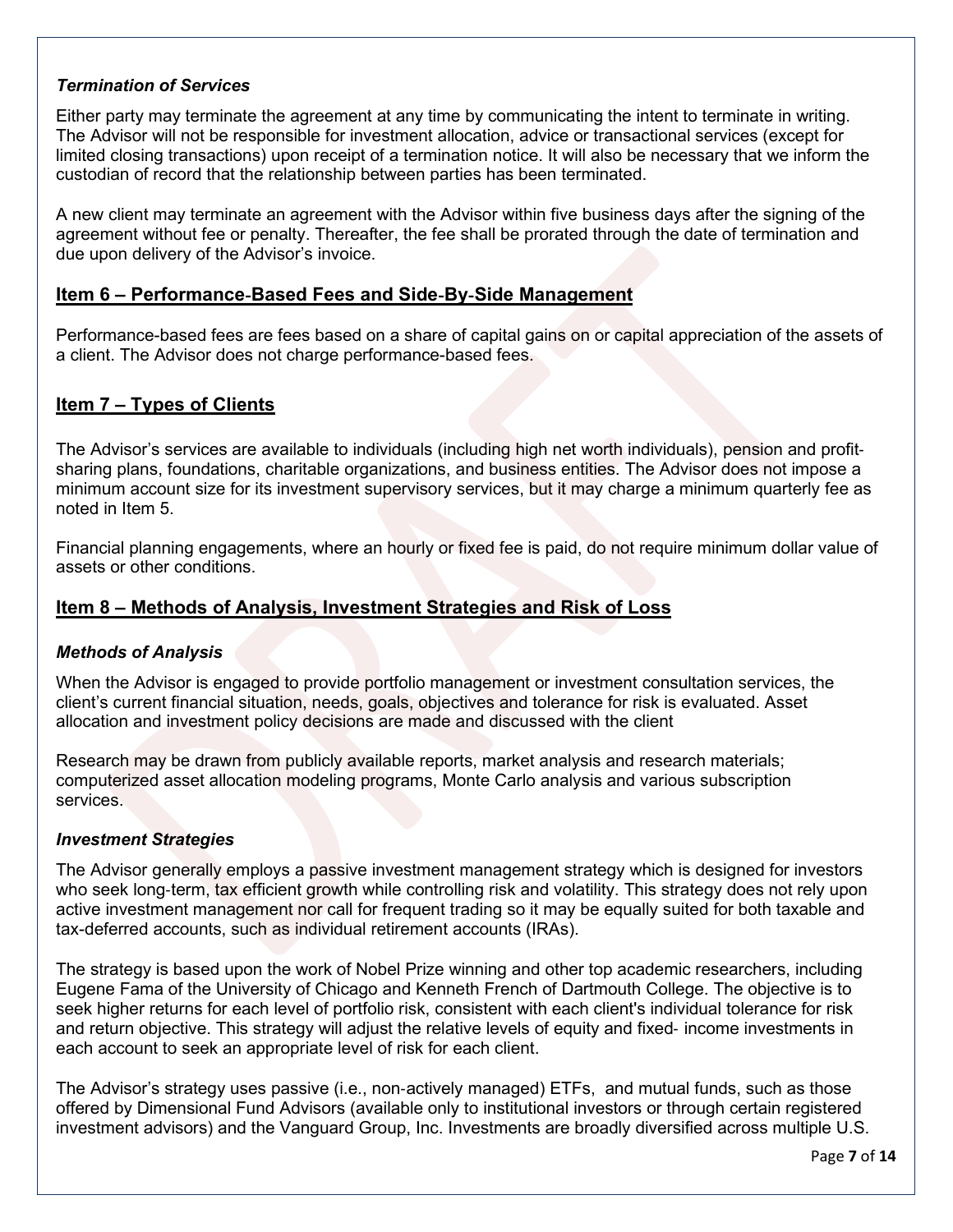and international asset classes including: U.S. large‐cap; U.S. large‐cap value, U.S. small‐ cap, U.S. small‐ cap value, listed real estate investment trusts (REITs), energy, international large‐cap, international large‐cap value, international small‐cap, international small‐cap value, and emerging markets. Portfolios typically also include anywhere from 20 to 60 percent of holdings in bond funds to help limit portfolio risk.

## *Risk of Loss*

While Titanium Advisors, LLC believes its strategies and investment selection are designed to potentially produce the highest possible return for a given level of risk, it cannot warrant or guarantee that an investment objective or planning goal will be achieved. Investing in securities involves risk of loss that clients should be prepared to bear. The major risks involved in the investment of account assets are described below.

*Market Volatility.* The profitability of the portfolios substantially depends upon the future price movements of stocks, bonds, options on stocks, and other securities and the movements of interest rates. In recent years, investment markets have been prone to greater volatility, which may adversely affect the ability to realize gains at a given point in time.

*Investment Activities.* The performance of any investment index is subject to numerous factors including a wide range of economic, political, competitive, technological and other conditions (including acts of terrorism and war) that may affect investments in general or specific industries or companies.

*Equity Securities Risk.* The value of equity securities may decline in response to adverse changes in the economy or the economic outlook; deterioration in investor sentiment; interest rate, currency, and commodity price fluctuations; adverse geopolitical, social or environmental developments; issuer and sector-specific considerations; or other factors. Market conditions may affect certain types of stocks to a greater extent than other types of stocks. If the stock market declines in value, the value of a fund's equity securities will also likely decline. Although prices can rebound, there is no assurance that values will return to previous levels.

*Smaller Company Risk.* The stocks of smaller, less seasoned companies are generally subject to greater price fluctuations, limited liquidity, higher transaction costs and higher investment risk than the stocks of larger, more established companies. Such companies may have limited product lines, markets or financial resources, may be dependent on a limited management group, and may lack substantial capital reserves or an established performance record. There may be generally less publicly available information about such companies than for larger, more established companies. Stocks of these companies frequently have lower trading volumes making them more volatile and potentially more difficult to value.

*Market or Interest Rate Risk.* The price of most fixed income securities moves in the opposite direction of the change in interest rates. For example, as interest rates rise, the price of fixed income securities falls. If a Client's portfolio holds a fixed income security to maturity, the change in its price before maturity may have little impact on the security's performance; however, if the security is sold before the maturity date, an increase in interest rates could result in a loss.

*Credit Risk.* Investments in fixed-income and other debt obligations (referred to below as "debt instruments") are subject to the risk of non-payment of scheduled principal and interest. Changes in economic conditions or other circumstances may reduce the capacity of the issuer to make principal and interest payments and may lead to defaults. Such non-payments and defaults may reduce the value of fund shares and income distributions. The value and the credit rating of debt instruments also may decline because of concerns about the issuer's ability to make payments. In the event of bankruptcy of the issuer, a fund could experience delays or limitations with respect to its ability to realize the benefits of any collateral securing the instrument

*Inflation Risk.* Inflation risk results from the variation in the value of cash flows from a security due to inflation, as measured in terms of purchasing power. For example, if an investor purchases a 5-year bond in which it can realize a coupon rate of 5%, but the rate of inflation is 6%, then the purchasing power of the cash flow has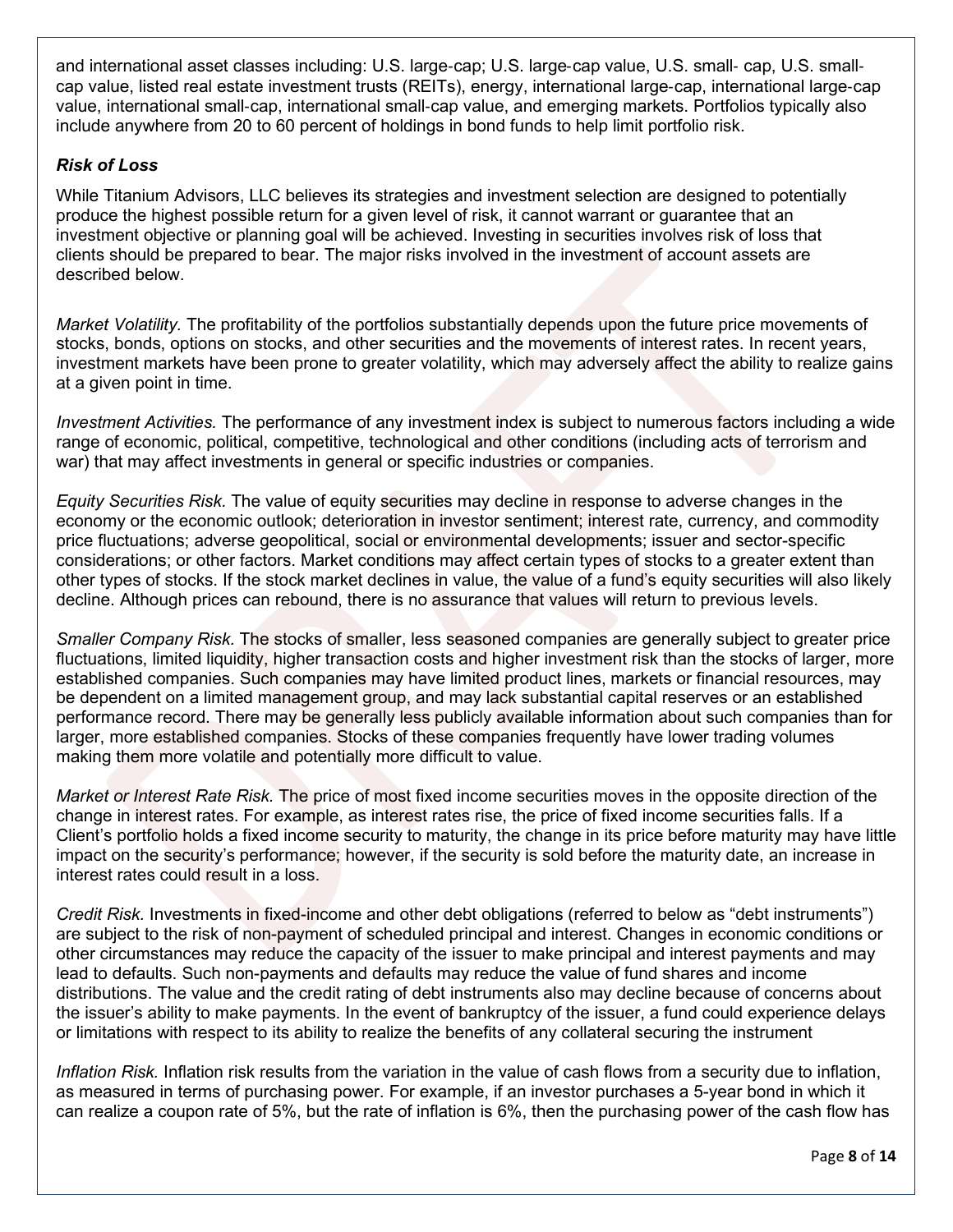declined. For all but inflation- linked bonds, adjustable bonds or floating rate bonds, the investor is exposed to inflation risk because the interest rate the issuer promises to make is fixed for the life of the security.

*Non-U.S. Investments.* Investing in the financial instruments of companies (and, from time to time, governments) outside of the United States involves certain considerations not usually associated with investing in financial instruments of U.S. companies or the U.S. Government, including political and economic considerations, such as greater risks of expropriation, nationalization, confiscatory taxation, imposition of withholding or other taxes on interest, dividends, capital gains, other income or gross sale or disposition proceeds, limitations on the removal of assets, and general social, political and economic instability; the relatively small size of the securities markets in such countries and the low volume of trading, resulting in potential lack of liquidity and in price volatility; the evolving laws and regulations applicable to the securities and financial services industries of certain countries; fluctuations in the rate of exchange between currencies and costs associated with currency conversion; and certain government policies that may restrict investment opportunities. In addition, accounting and financial reporting standards in some emerging markets may not be as high as U.S. standards and, consequently, less information may be available concerning companies located outside of the U.S. than for those located in the U.S. It may also be difficult to enforce the Client's rights in such markets.

*Trading Limitations.* For all securities listed on an exchange, the exchange generally has the right to suspend or limit trading under certain circumstances. Such suspensions or limits could render certain strategies difficult to complete or continue. Also, such a suspension could render it impossible to liquidate the security.

*Liquidity.* Liquidity is the ability to readily convert an investment into cash. Securities where there is a ready market that is traded through an exchange are generally more liquid. Securities traded over the counter or that do not have a ready market or are thinly traded are less liquid and may face material discounts in price level in a liquidation situation.

*Reliance on Third-Party Data.* When the Advisor's research and analyses is based upon commercially available software, rating services, general market and financial information, or due diligence reviews, the Advisor is relying upon the accuracy and validity of the information or capabilities being provided by selected vendors, rating services, market data, and the issuers themselves.

The Advisor makes every effort to determine the accuracy of the information received but it cannot foretell events or actions taken or not taken, or the validity of all information it has researched or provided which may or may not affect the advice to or investment management of a client account or financial plan.

## <span id="page-8-0"></span>**Item 9 – Disciplinary Information**

<span id="page-8-1"></span>Registered investment advisors are required to disclose all material facts regarding any legal or disciplinary events that would be material in the evaluation of the Advisor or the integrity of the Advisor's management. Titanium Advisors and Kevin L. Nulton have not been disciplined by any governing authority, including any regulatory agency, or any industry association of which they are licensed and/or are members.

### **Item 10 – Other Financial Industry Activities and Affiliations**

Neither the Firm nor any of its management persons are registered or have an application pending to register as a broker-dealer or a registered representative of a broker-dealer.

Neither the Firm nor its management persons are registered or have an application pending to register as a futures commission merchant, commodity pool operator, a commodity trading advisor, or an associated person of the foregoing activities.

Neither the Firm nor its management or investment personnel have any relationships or arrangements that are material to our advisory business or to our clients with a related person or entity that creates a material conflict of interest with clients. Under the Code of Ethics, any transactions by members of the Firm's management in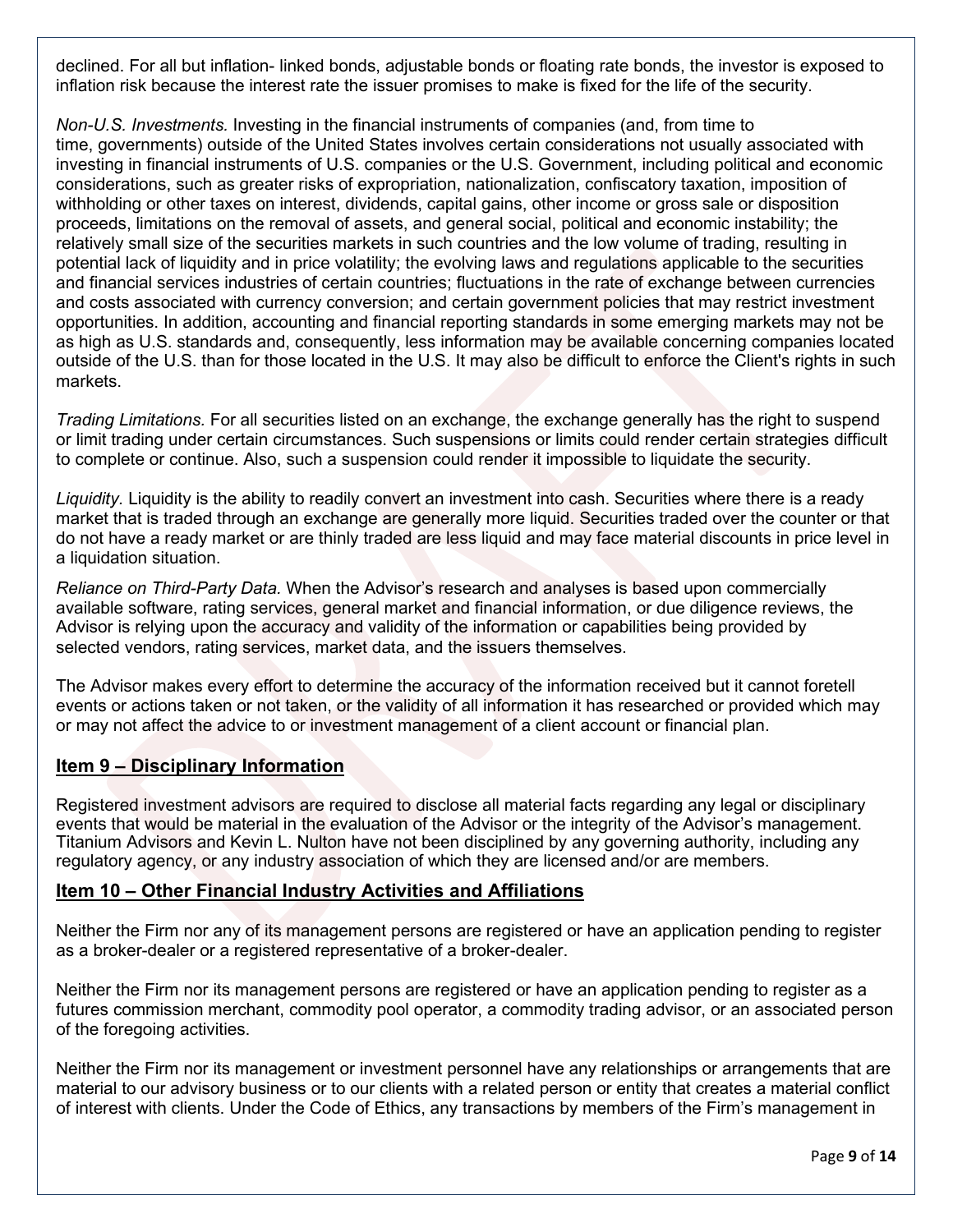securities which are held or are being bought and sold for client accounts are subject to the approval of the Chief Compliance Officer. See a further discussion in Item 11 below.

the Advisor does not have any material business relationships with other investment advisors (or with the funds that they manage) that it recommends or selects for Clients.

Mr. Nulton is a member of the Massachusetts Bar but does not serve advisory clients' counsel nor is he associated with a law firm.

## <span id="page-9-0"></span>**Item 11 – Code of Ethics, Participation or Interest in Client Transactions and Personal Trading**

Code of Ethics

The Advisor strives to observe the highest industry standards of conduct based on its obligation as a fiduciary to its Clients. In an effort to meet this obligation, the Advisor has adopted a written Code of Ethics (the "Code") that is applicable to all employees. Each employee will be provided a copy, and is required to acknowledge, in writing, that they have received, read, understand and will abide by, the Code, and the Advisor's Compliance Manual, upon commencement of employment and upon any material change to the Code.

The Code requires that employees act in the Client's best interests and comply with applicable laws and regulations. Employees are expected to avoid any action that is, or could even appear to be, legally or ethically improper. The principles outlined in the Code apply to all conduct, whether or not the conduct is also covered by more specific standards or procedures set forth in the Code, Compliance Manual, or elsewhere. Employees are required to bring any violations, actual or suspected, of the Code immediately to the attention of the Advisor's Chief Compliance Officer ("CCO"). Failure to comply with the Code may result in disciplinary action or other sanctions including termination of employment.

The Code also places certain restrictions on the personal trading activities of employees and their immediate family members. Employees may generally engage in personal trading only by obtaining prior approval and subject to pre-clearance, if applicable, by the Chief Compliance Officer. However, employees may purchase and sell open-end mutual funds, exchange traded funds ("ETFs"), and any other securities not specifically prohibited by the Code without pre-clearance. Employees are required to disclose their personal securities holdings annually and personal securities transactions quarterly to the Chief Compliance Officer. Employees may also participate in limited offerings such as hedge funds, private equity funds, or other types of private offerings, subject to pre-clearance procedures.

A copy of the Code of Ethics shall be provided to any client or prospective client upon request.

Material components of the Code, in summary form, include:

*Standard of Business Conduct.* It is the responsibility of all employees to ensure that the Advisor conducts its business with the highest level of ethical standards and in keeping with its fiduciary duties. Employees have a duty to place the interest of the Clients first, and to refrain from having outside interests that conflict with the interests of its Clients.

*Prohibited Conduct.* The Advisor's employees must avoid any circumstances that might adversely affect or appear to affect their duty of complete loyalty to clients.

*Privacy of Client Information.* All information relating to Clients' portfolios and activities, and proposed recommendations is strictly confidential. Consideration of a particular purchase or sale for may not be disclosed, except to authorized persons.

*Personal Securities Transactions.* All employees shall comply with the Advisor's personal account trading policy summarized below.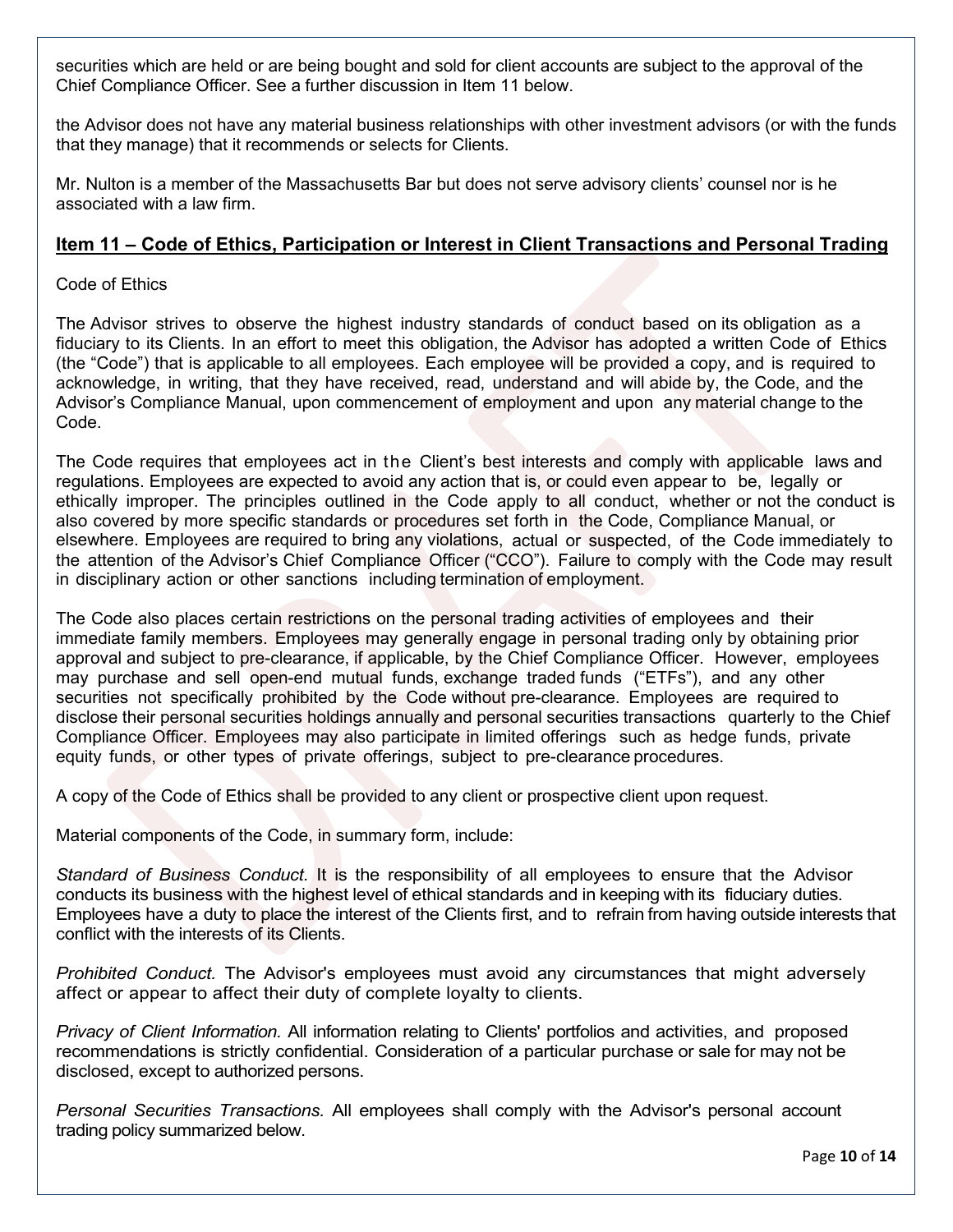*Conflicts of Interest***.** Employees may not use any confidential information or otherwise take inappropriate advantage of their positions for the purpose of furthering any private interest or as a means of making any personal gain. Employees and their immediate families may not accept any benefit from clients or any person who does business with the Advisor, other than business courtesies and non-cash gifts of nominal value.

*Service as a Director.* No employee may serve as a director of a publicly held company without prior approval by the Chief Compliance Officer based upon a determination that service as a director would not be adverse to the interest of clients.

*Reporting of Violations.* Employees are required to promptly report all actual or potential conflicts of interest, violations of any government or regulatory law, rule or regulation, or violations of the Advisor's policies and procedures.

*Training.* Formal ethics training for all employees will occur on a periodic basis.

*Review and Enforcement***.** The CCO is responsible for ensuring adequate supervision over the activities of all persons who act on the Advisor's behalf in order to prevent and detect violations of the Code by such persons.

*Participation or Interest in Client Transactions and Personal Securities Trading.* All employees shall comply with the procedures governing personal securities transactions set forth in the Code. Such procedures are designed, among other matters, to assist the CCO in avoiding potential conflicts of interests and detecting and preventing abusive trading practices such as "scalping" or "front running" and to highlight potentially abusive arrangements. Strict compliance with the Advisor's personal trading policy is essential to the Advisor and its reputation. Any violation of the Advisor's personal trading policy can be grounds for immediate dismissal by the Advisor of any employee. Every employee of the Advisor is expected to be familiar with the personal trading policy and the procedures contained therein. These matters can be reviewed with the CCO at any time.

Any purchase by employees of securities in an initial public offering or a private offering is subject to the advance CCO approval. Participation of client accounts in limited offerings in which employees are participating (or have participated), if approved by the CCO, will be subject to advance disclosure to the clients of any conflicts of interest.

The CCO shall maintain current and accurate records of all personal securities transactions in which employees have a direct or indirect beneficial interest. The following restrictions shall apply to securities transaction(s) by employees of the Advisor and their related persons:

*Restricted Securities.* The Advisor shall maintain a restricted list of securities for which no trading by employees is allowed, e.g., because the Advisor may have material non-public information.

*Black-Out Period.* No employee will be permitted to purchase or sell a security within a specified number of days before or after clients buys or sells the same or related security. In no event may any employee execute a personal transaction in a security on any day during which there is pending for clients any order in the same security until the order is filled or withdrawn.

*Initial Report.* An employee shall, no later than 10 days after the employee begins its relationship with the Advisor, provide the Advisor with brokerage account statements, which are as of a date that is within 45 days of the date the employee submits them to the Advisor, and complete and submit a list of brokerage accounts.

*Quarterly Reports.* On a quarterly basis all employees shall submit to the CCO a personal securities transaction report.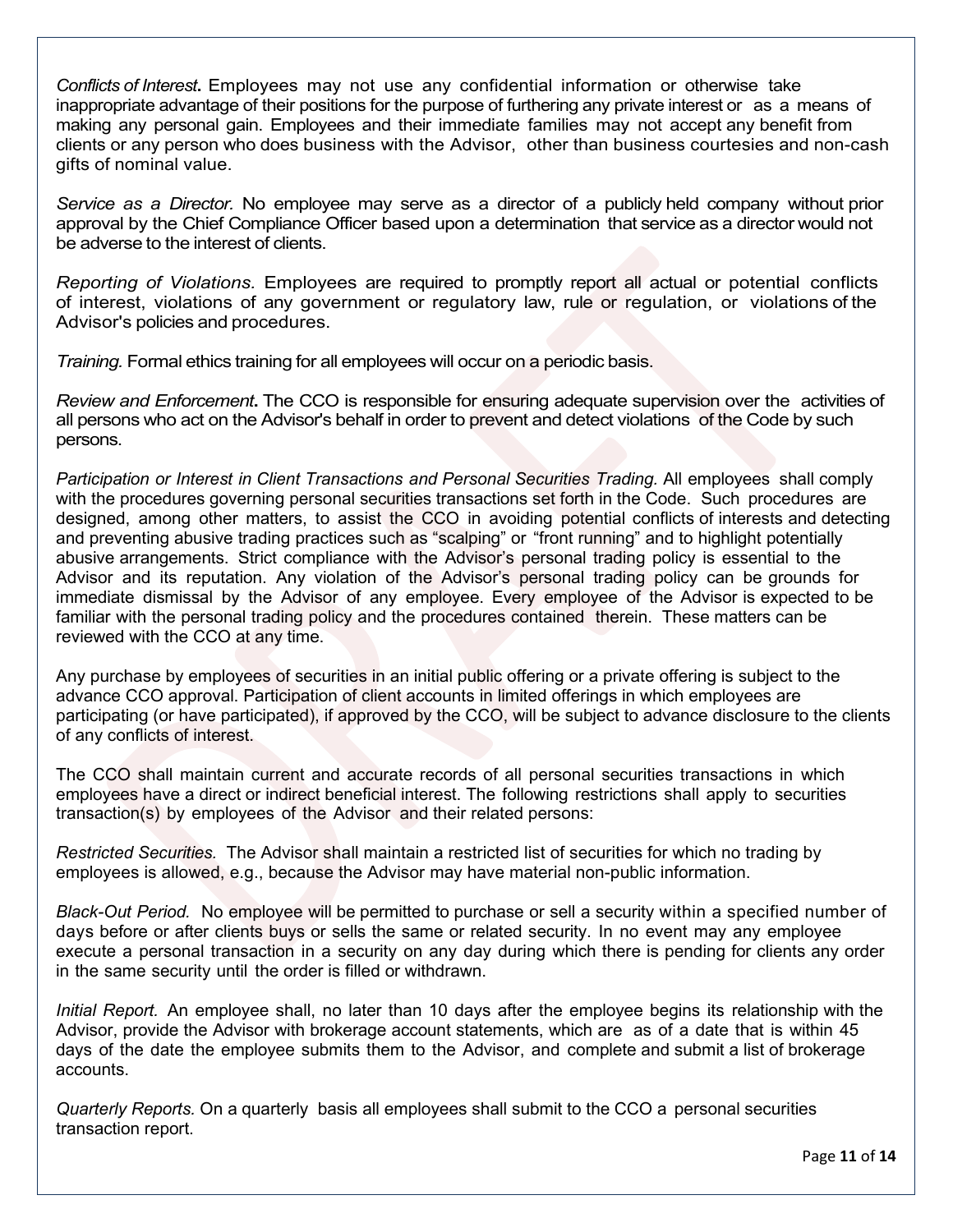*Annual Report.* Following the completion of each calendar year, employees must resubmit a list of personal brokerage accounts.

*Record-Keeping Requirements*. The CCO shall establish a form to record personal securities transactions.

## **Item 12 – Brokerage Practices**

Titanium Advisors, LLC is not affiliated with any bank, custodian, or broker‐dealer firm ("service provider"). When engaged to provide investment supervisory services, the Advisor requires that the client open a brokerage account with the institutional services division of T.D. Ameritrade Clearing, Inc. ("T.D. Ameritrade"). (The parent company of Charles Schwab & Co., Inc. acquired T.D. Ameritrade in 2020 and plans to consolidate the firms in the future.)

Consistent with our duty to obtain "best execution" on brokerage transactions, the Advisor periodically compares the performance of the brokerage firms that it uses to other similar firms to assure that it is obtaining reliable execution at competitive prices. The Advisor also considers brokerage firms' financial strength, reputation, execution, pricing, and service. Any rebates or other revenue of any kind resulting from account transactions are the property of clients.

#### *Soft-Dollar Arrangements*

The Advisor does not have any soft-dollar arrangements and does not contract with any broker dealer to receive soft- dollar benefits. This means that the Advisor does not receive research or gain access to industry analysts or conferences in return for paying higher commissions for trades to a particular broker dealer.

#### *Client Referrals*

All compensation paid to the Advisor is paid directly by the client and, therefore, the Advisor does not receive any additional compensation when its clients engage a recommended custodian or any other service provider.

#### *Directed Brokerage*

Titanium Advisors, LLC does not require or engage in directed brokerage involving its accounts.

#### *Trade Aggregation*

Transactions for each client will generally be effected independently unless the Advisor decides to purchase or sell the same securities for several clients at approximately the same time often termed "aggregated" or "batched" orders. The Advisor may (but is not obligated to) aggregate orders in an attempt to obtain better execution, negotiate favorable transaction rates, or to allocate equitably among client accounts should there be differences in prices and commissions or other transaction costs that might have been obtained had such orders been separately placed. Client accounts where trade aggregation is disallowed or infeasible may be assessed higher transaction costs than those that are batched.

Within aggregated orders, transactions will generally be averaged as to price and allocated among the clients on a *pro rata* basis on any given day and the Advisor will attempt to do so in accordance with applicable industry rules. The Advisor shall not receive any additional compensation or remuneration as a result of the aggregated transactions.

In the event the Advisor determines that a prorated allocation is not appropriate under the particular circumstances, the allocation will be made based upon other relevant factors, which may include (in no particular order):

• when only a small percentage of the order is executed, shares may be allocated to the account with the smallest order or the smallest position or to an account that is out of line with respect to security or sector weighting relative to other portfolios with similar mandates;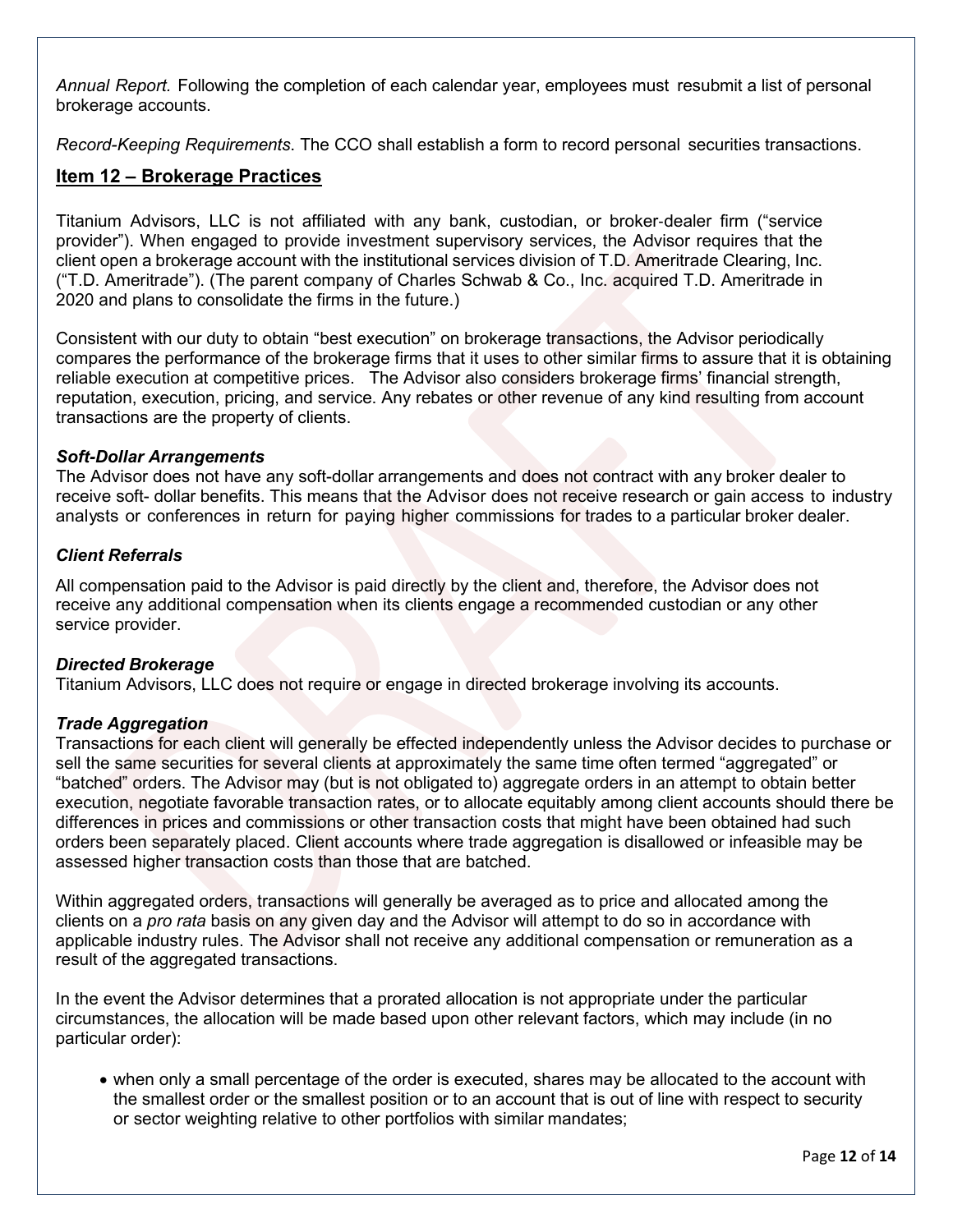- allocations may be given to one account when one account has limitations in its investment guidelines which prohibit it from purchasing other securities which are expected to produce similar investment results and can be purchased by other accounts;
- if an account reaches an investment guideline limit and cannot participate in an allocation, shares may be reallocated to other accounts, such as that which might occur due to unforeseen changes in an account's assets after the order is placed;
- when a *pro rata* allocation of a potential execution would result in a *de minimis* allocation in one or more accounts, an account may be excluded from the allocation and transactions may be executed on a *pro rata* basis among the remaining accounts; or
- when a small proportion of an order is executed in all accounts, shares may be allocated to one or more accounts in a manner designed to be fair to all accounts over time.

The Advisor reviews both its trade aggregation procedures and allocation processes on a periodic basis to ensure it remains within stated policies and/or regulation.

## <span id="page-12-0"></span>**Item 13 – Review of Accounts**

Periodic financial check‐ups or portfolio reviews are recommended for financial planning and investment consultation clients who have not engaged the Advisor to provide ongoing portfolio management services. It is the client's responsibility to initiate these reviews. Portfolio management services accounts are periodically reviewed throughout the year.

Portfolio management clients receive periodic reports from Titanium Advisors, LLC that summarize account performance. They are urged to compare their account statements received from the assigned service provider with those performance reports they receive from the Advisor. All returns are presented net of all fees and costs paid by the client. All quarterly performance reports are reviewed for accuracy prior to delivery. Clients are urged to carefully review and compare account statements that they have received directly from their custodian of record with any report they may receive from our Advisor or any other source that contains account performance information.

Again, clients are reminded to review their account statements in detail for a full understanding of the services rendered and the associated costs therein. Questions regarding such documentation may be addressed directly to the Chief Compliance Officer.

## <span id="page-12-1"></span>**Item 14 – Client Referrals and Other Compensation**

The Advisor has no client referral or solicitation arrangements with third parties. The Advisor may introduce clients to various providers of professional services, and such service providers may introduce prospective clients to the Advisor, but in neither case is compensation paid for such introductions.

## <span id="page-12-2"></span>**Item 15 – Custody**

### *SEC "Custody"*

Except in the limited instances described below, the Advisor does not have custody of Clients' assets.

In the view of the SEC, investment advisers are deemed to have "custody" of client funds if they have the ability to directly debit advisory fees from client accounts. Because The Advisor has authorization to directly debit the client's account(s) for payment of advisory fees The Advisor is said to exercise limited custody over client assets. The Advisor is responsible for assuring that the account's independent, qualified custodian will provide account statements directly to clients at least quarterly, and that the client's statement will clearly label the advisor's fee. The deduction of the advisory fee shows on each quarterly statement, and customers are advised to review all activity on their statements regularly. Clients are reminded to inform the custodian if they do not receive these statements in a timely fashion